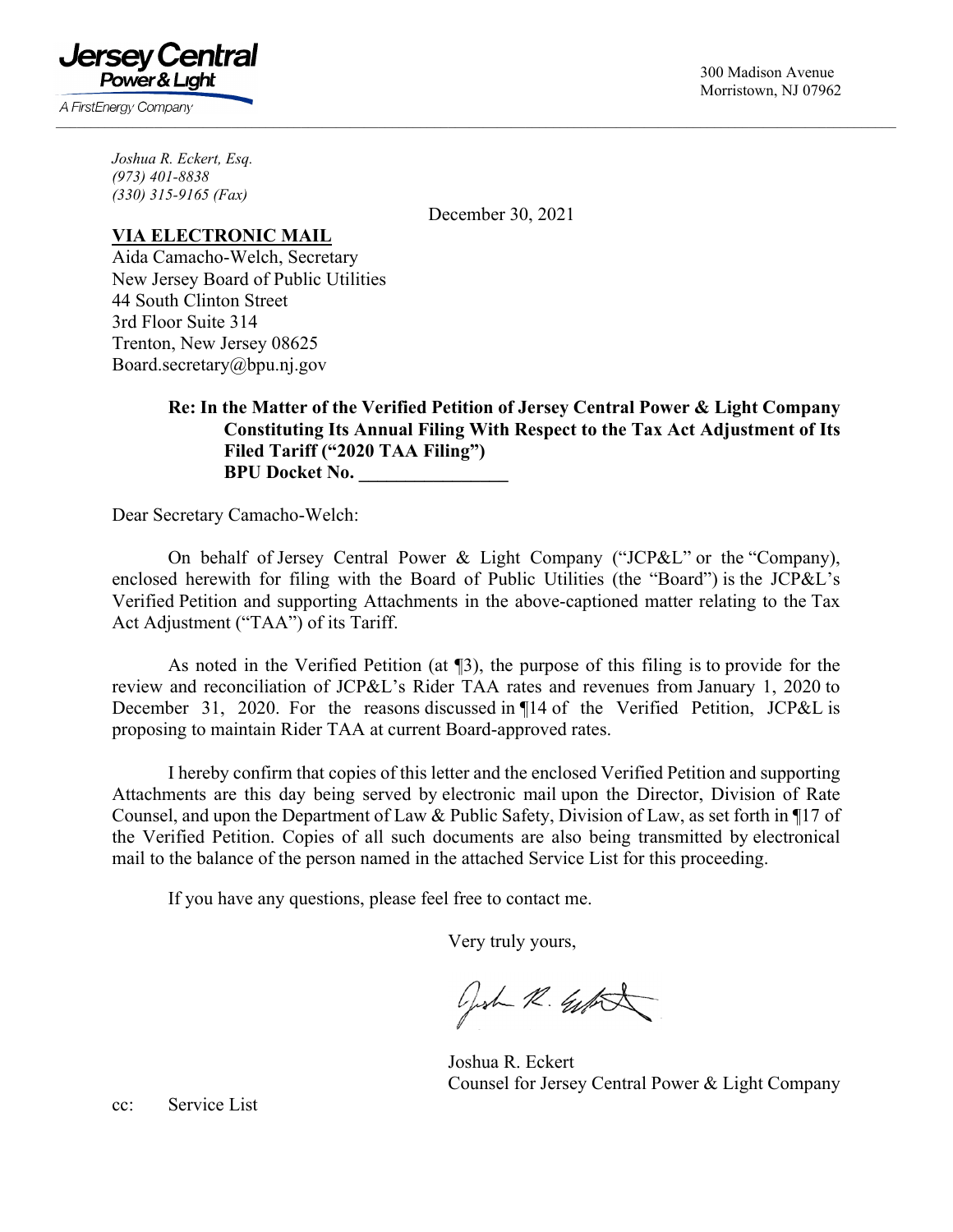# **In the Matter of the Verified Petition of Jersey Central Power & Light Company Constituting Its Annual Filing With Respect to the Tax Act Adjustment of Its Filed Tariff ("2020 TAA Filing")**

BPU Docket No. \_\_\_\_\_\_\_\_\_\_\_\_\_

Service List

Aida Camacho-Welch Felicia Thomas-Friel Aida.camacho@bpu.nj.gov fthomas@rpa.nj.gov

Paul Lupo JCP&L Paul.lupo@bpu.nj.gov

Benjamin Wetherell geisenstark@cozen.com Benjamin.witherell@bpu.nj.gov

Stacy.peterson@bpu.nj.gov

Alex Moreau James O'Toole Alex.moreau@law.njoag.gov jotoole@firstenergycorp.com

Terel Klein Carol Pittavino

Matko Ilic Matko.ilic@law.njoag.gov

Pamela Owen Pamela.owen@law.njoag.gov

# Rate Counsel

Brian O. Lipman blipman@rpa.nj.gov

David Wand dwand@rpa.nj.gov

Debora Layugan dlayugan@rpa.nj.gov

# BPU Rate Counsel (cont'd)

Gregory Eisenstark

 Joshua Eckert Stacy Peterson jeckert@firstenergycorp.com

 Mark A. Mader DAG mamader@firstenergycorp.com

Terel.klein@law.njoag.gov cpittavino@firstenergycorp.com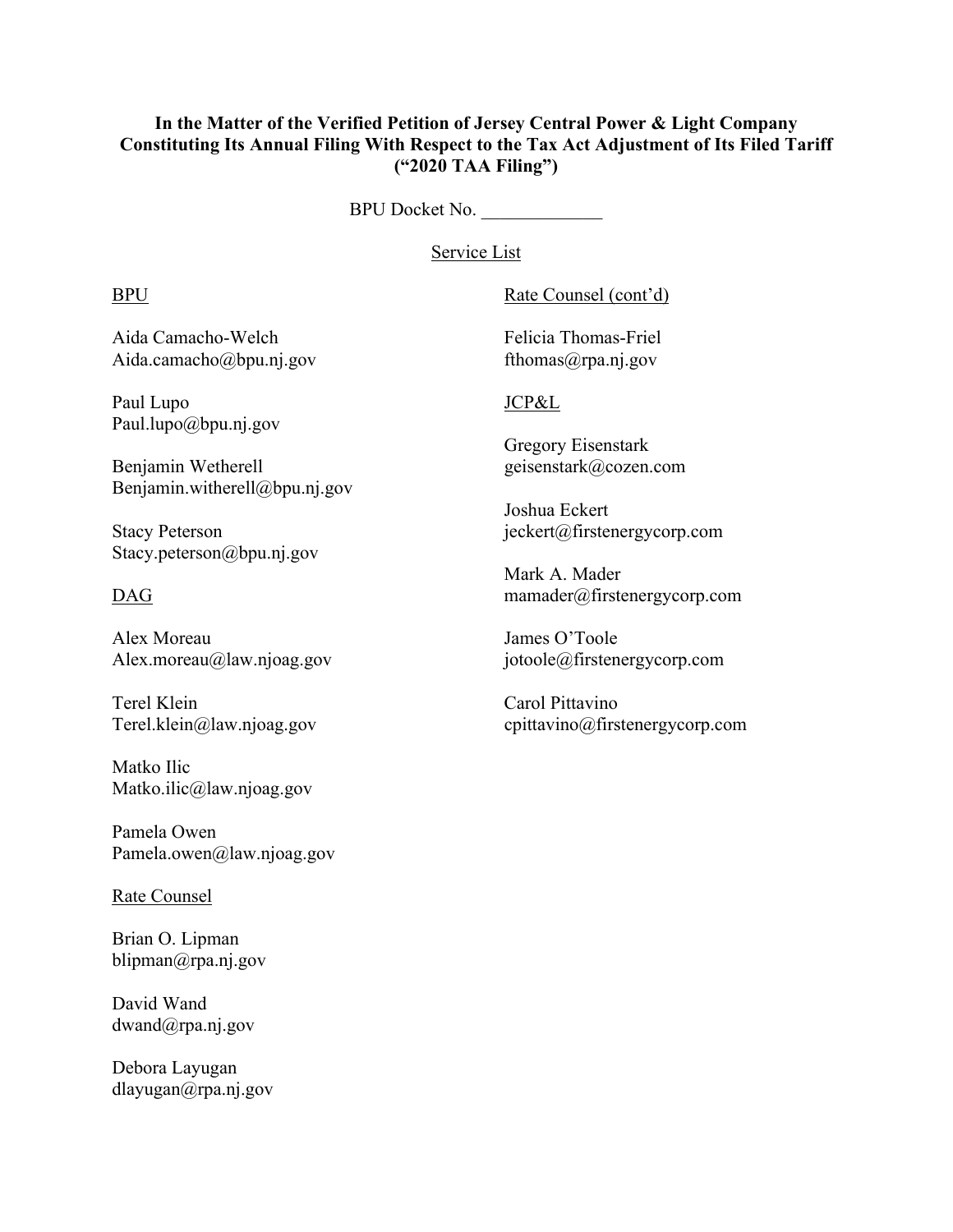# **STATE OF NEW JERSEY BOARD OF PUBLIC UTILITIES**

:

: : : : :

In the Matter of the Verified Petition of **Jersey Central Power & Light Company** Constituting Its Annual Filing With Respect to the Tax Act Adjustment of Its Filed Tariff ("**2020 TAA Filing**")

: BPU Docket No.

**VERIFIED PETITION**

## **TO THE HONORABLE BOARD OF PUBLIC UTILITIES:**

Petitioner, Jersey Central Power & Light Company (the "Petitioner", the "Company" or "JCP&L"), an electric public utility company of the State of New Jersey subject to the regulatory jurisdiction of the Board of Public Utilities (the "Board"), and maintaining offices at 300 Madison Avenue, Morristown, New Jersey 07962-1911, and 101 Crawford Corners Road, Building 1, Suite 1-511, Holmdel, New Jersey 07733, in support of its above-captioned Verified Petition, respectfully shows:

1. JCP&L is a New Jersey electric public utility primarily engaged in the purchase, transmission, distribution and sale of electric energy and related utility services to more than 1,000,000 residential, commercial and industrial customers located within 13 counties and 236 municipalities of the State of New Jersey.

2. Copies of all correspondence and other communications relating to this proceeding should be addressed to:

> **Gregory Eisenstark, Esq. Cozen O'Connor One Gateway Center, Suite 910 Newark, NJ 07102**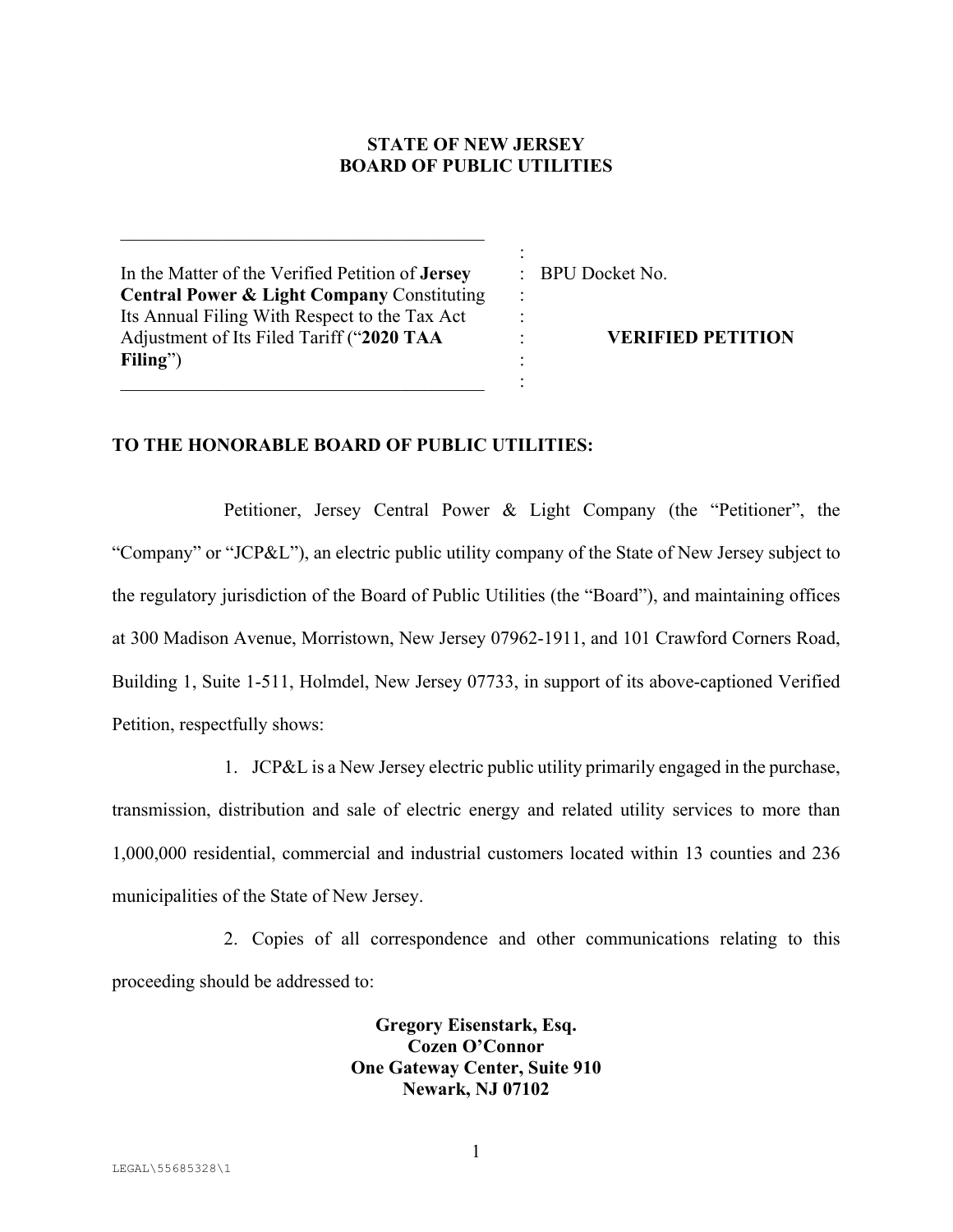**-and-**

**Lauren Lepkoski, Esq. FirstEnergy Corp. 2800 Pottsville Pike Reading, PA 19612-6001** 

**- and -** 

**Joshua R. Eckert, Esq. Mark A. Mader Yongmei Peng James E. O'Toole Jersey Central Power & Light Company 300 Madison Avenue Morristown, New Jersey 07962-1911** 

**- and -** 

**Carol Pittavino FirstEnergy Service Company 800 Cabin Hill Drive Greensburg, Pennsylvania 15601** 

## **Purpose of Filing**

3. The purpose of this filing is to provide for the review and reconciliation of JCP&L's Rider Tax Act Adjustment ("TAA") rates and revenues from January 1, 2020 to December 31, 2020. Rider TAA was established to facilitate the amortization, and return to customers, of a net regulatory liability resulting from a reduction in the maximum corporate tax rate pursuant to the Federal Tax Cuts and Jobs Act ("2017 Act"), which was passed on December 22, 2017. Rider TAA includes: 1) amortization of the property-related unprotected Excess Deferred Income Tax ("EDIT") liability; 2) the amortization of the non-property unprotected EDIT asset; 3) the amortization of the property-related protected EDIT asset in accordance with the Average Rate Assumption Method ("ARAM"), which was deferred with interest for the period January 1, 2018 to March 31, 2018 ("Stub Period"); 4) the return on the cumulative monthly change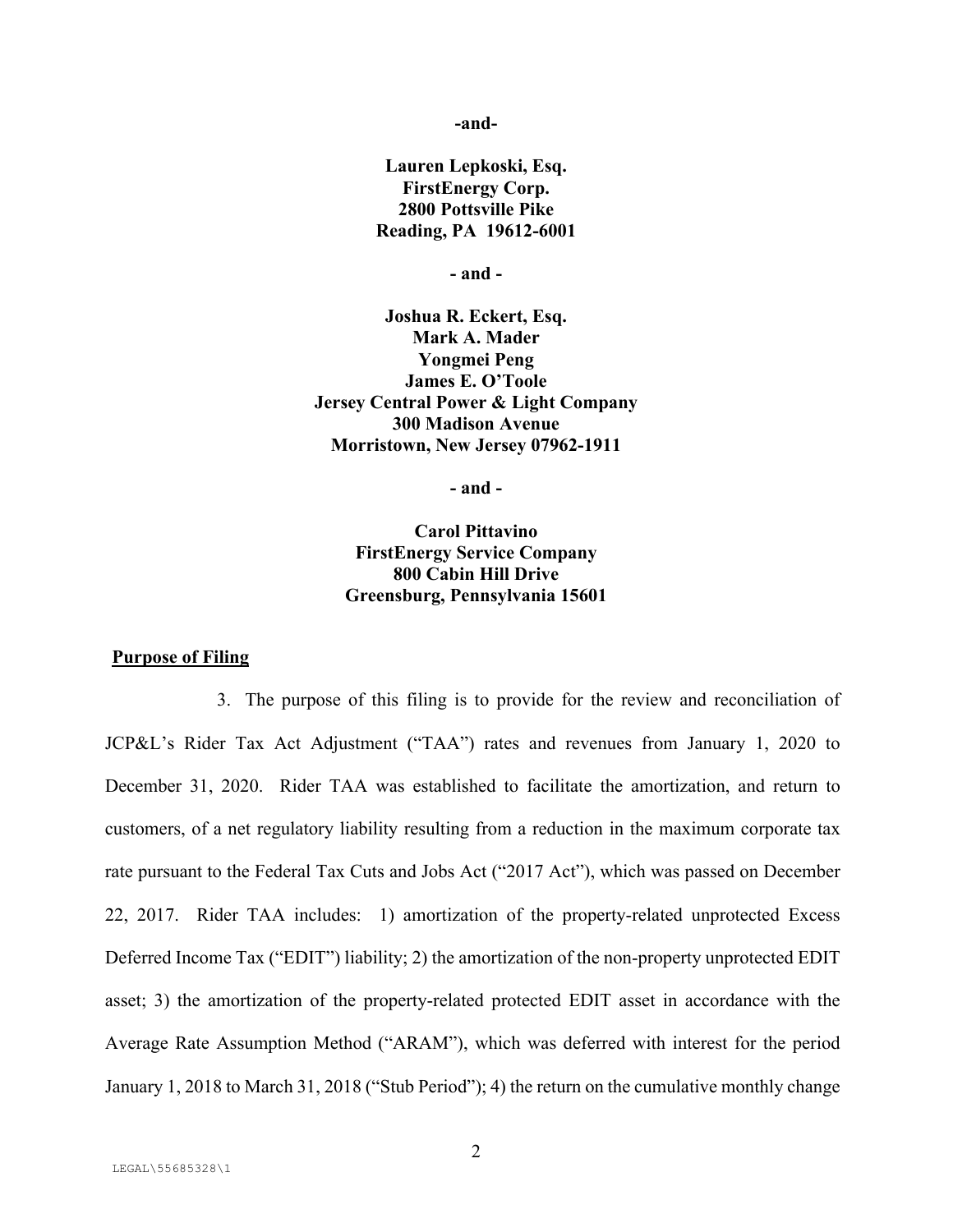in rate base; 5) Other Amortization; 6) payment of a one-time bill credit equal to amounts deferred, including interest, for the Stub Period related to the annualized change in base rates of \$28.6 million as a result of the change in the corporate federal tax rate; and (7) ARAM return to accrual amounts attributable to the Company's 2018 and 2019 tax returns, which is an adjustment to ARAM amortization to reconcile the Company's estimate of the annual ARAM amortization with the actual annual ARAM amortization, once finalized in the Company's federal tax return.

4. Through December 31, 2020, the cumulative net regulatory liability for the Company's Rider TAA was under-refunded by \$1,736,595. The estimated regulatory liability for the period of January 1, 2021 through December 31, 2021 is forecasted to be under-refunded by \$468,674, based on actual data through November 30, 2021 and the Company's forecasted amortization schedule. The cumulative under-refunded amount is forecasted to be \$2,205,270 through December 31, 2021. Given the relatively minor over-recovery and current business conditions, JCP&L proposes that the Company's current rate for Rider TAA remain unchanged.

## **Procedural History**

5. On December 22, 2017, the 2017 Act was signed into law, with an effective date of January 1, 2018. The 2017 Act set forth changes to the Federal Internal Revenue Tax Code ("Tax Code"). One significant change was the reduction in the maximum corporate tax rate from 35% to 21%, which took effect on January 1, 2018.

6. On January 31, 2018, the Board issued an Order ("Generic TCJA Order")<sup>1</sup> which directed each utility (with revenues in excess of \$4.5 million annually) impacted by the 2017 Act to: (1) defer on its books (with interest at the utility's approved overall weighted average cost of

**<sup>1</sup>** *In re the New Jersey Board of Public Utilities Consideration of the Tax Cuts and Jobs Act of 2017,* BPU Docket No. AX18010001 (January 31, 2018).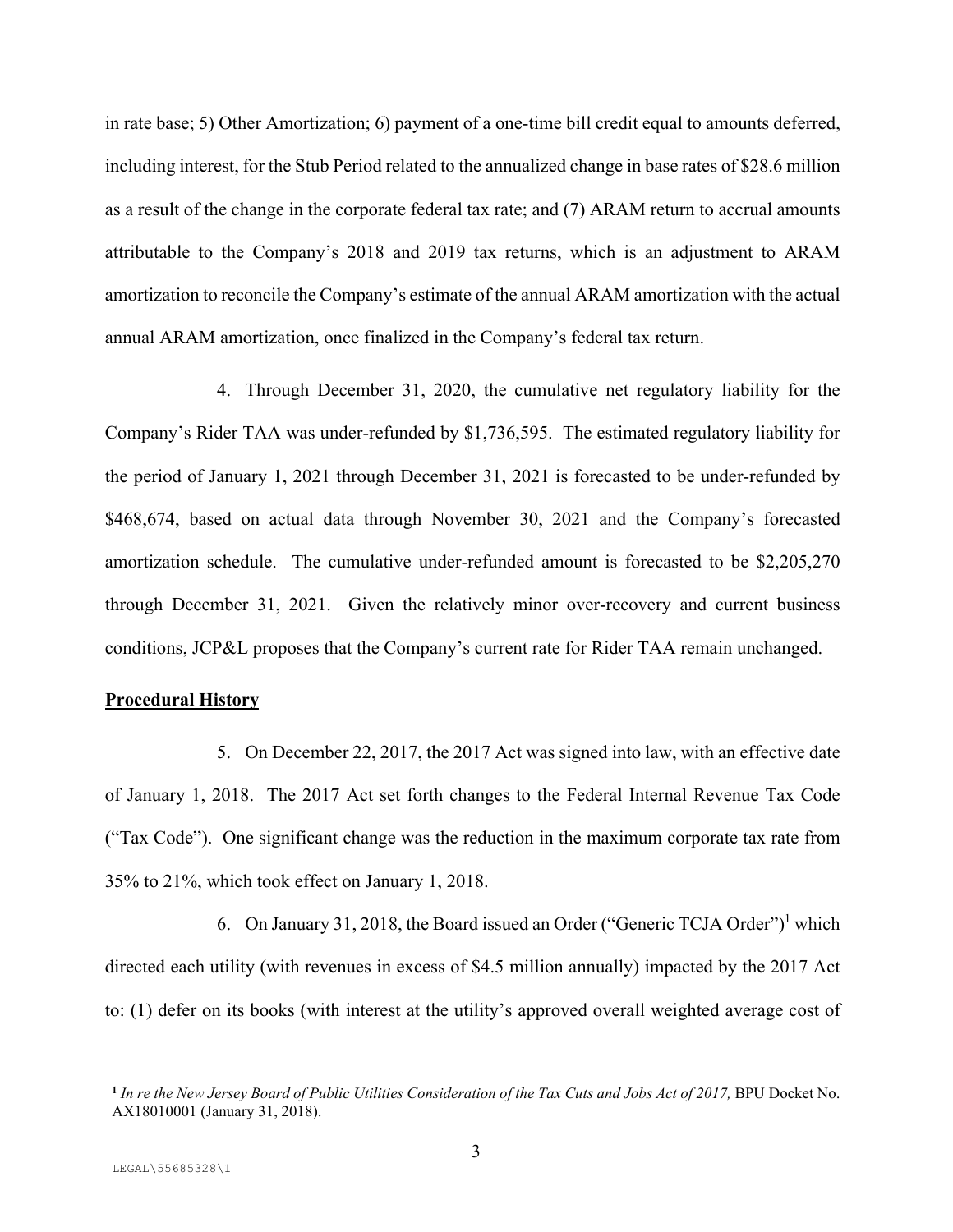capital ("WACC")) the effects of the 2017 Act on its accumulated deferred incomes taxes ("ADIT"), effective January 1, 2018; and (2) defer on its books the impact of the 2017 Act on the "gross-up" of the utility's revenue requirement (reflecting the reduction in the federal income tax rate from 35% to 21%), also effective as of January 1, 2018.

7. Similarly, the Board ordered the utilities to file a petition by March 2, 2018 that proposed revised rates (effective on an interim basis April 1, 2018) to reflect the reduction in the "gross-up" under the 2017 Act. The Board also specified that the utility petition should propose a mechanism to return the EDIT to customers, with a target effective date of July 1, 2018.<sup>2</sup>

8. On March 2, 2018, JCP&L filed a Verified Petition with supporting schedules in compliance with the Board's Generic TCJA Order ("Petition").

9. On April 24, 2019, the parties filed a Stipulation of Settlement ("Stipulation") in which the parties agreed that, *inter alia*, JCP&L will file a petition annually for the purpose of reviewing and reconciling its Rider TAA rates and revenues<sup>3</sup>, which will include the amortization of: 1) the property-related unprotected EDIT liability; 2) the non-property unprotected EDIT asset; 3) the ARAM Stub Period Amount; 4) return on the cumulative monthly change in rate base; and 5) Other Amortization. Pursuant to the Stipulation, Rider TAA expires after five years.

10. On May 8, 2019, the Board issued an Order adopting the Stipulation without modification and directing JCP&L to file conforming tariff sheets in accordance with same prior to May 15, 2019.

11. On December 29, 2020, JCP&L filed a petition with supporting schedules to reconcile Rider TAA for the period of Mach 15, 2019 through December 31, 2019 ("2019 Rider TAA Filing"). In the 2019 Rider TAA Filing, JCP&L's calculated the net regulatory liability in the

<sup>2</sup> *Generic TCJA Order* at pp. 2 – 5.

<sup>&</sup>lt;sup>3</sup> Under the Stipulation, the adjustment to base rates for ARAM amortization will be reconciled in future base rate cases.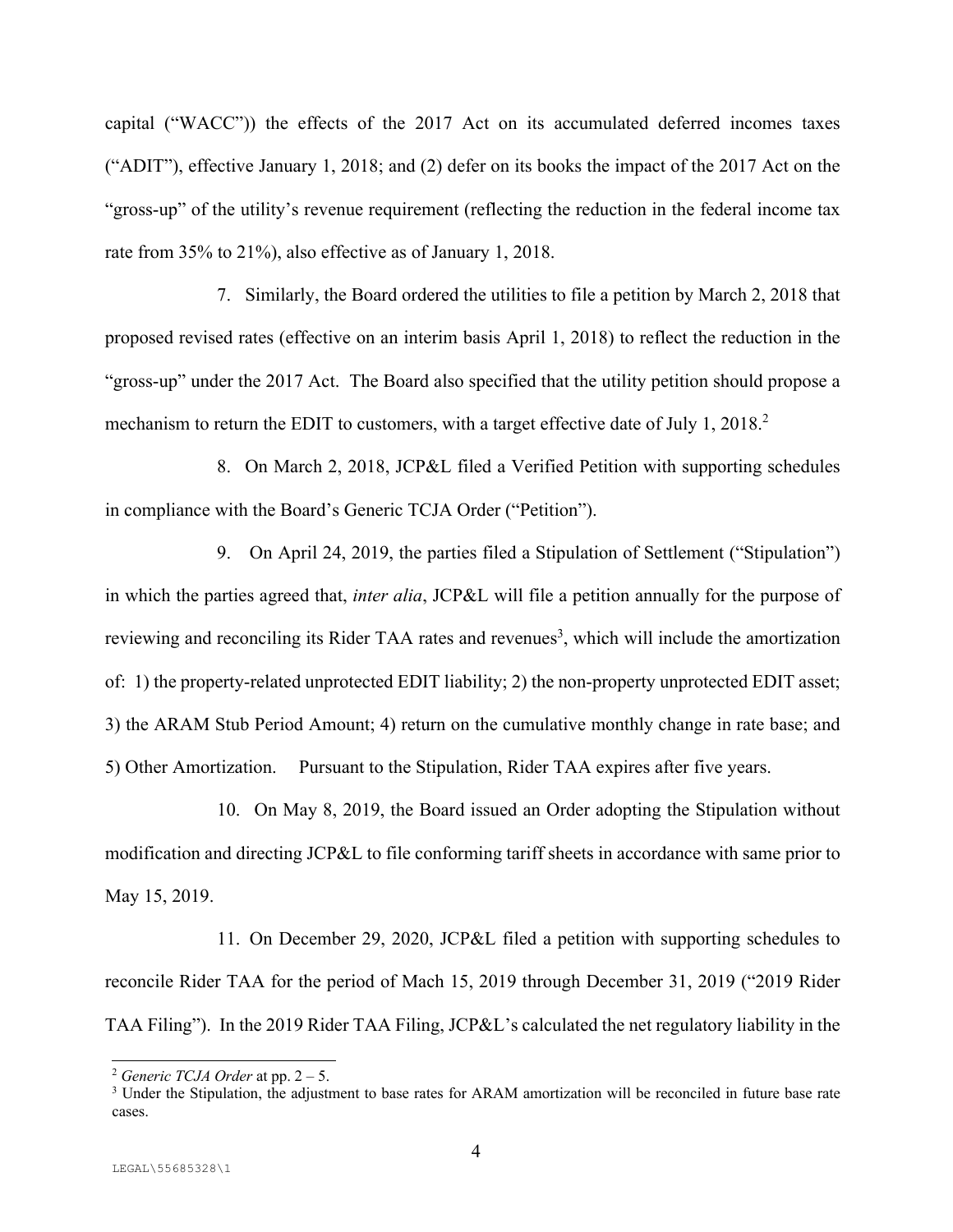Company's Rider TAA balance as a relatively small under-refunded amount to customers. Given the relatively small amount of the under-refunded amount and the then-current business conditions, including reduced sales as a result of the coronavirus pandemic, JCP&L proposed that the Rider TAA rate be maintained at current Board-approved rates. The 2019 Rider TAA Filing remains pending before the Board.

## **Reconciliation of TAA Components**

12. Per the Stipulation, there are five components to JCP&L's Rider TAA: 1) amortization of the property-related unprotected EDIT liability; 2) amortization of the non-property unprotected EDIT asset; 3) the Average Rate Assumption Method ("ARAM") Stub Period Amount; 4) return on the cumulative monthly change in rate base; and 5) Other Amortization. In addition, the calculation of the Rider TAA net regulatory liability also includes payment of a one-time bill credit equal to amounts deferred, including interest, for the Stub Period related to the annualized change in base rates of \$28.6 million as a result of the change in the corporate federal tax rate. As detailed below and in the Attachments, JCP&L's Rider TAA net regulatory liability had a cumulative under-refunded balance, as of December 31, 2020, of \$1,736,595 and is estimated to be under-refunded by \$2,205,270 as of December 31, 2021.

13. As detailed in Attachments A and B, the balances in each of the components JCP&L's Rider TAA amortization from January 1, 2020 through December 31, 2020 are as follows: (1) a property-related unprotected EDIT liability of \$29,723,820; (2) a non-property unprotected EDIT asset of \$22,788,830; (3) amortization of the property-related protected EDIT asset in accordance with the ARAM of \$7,044,975; (4) the return on the cumulative monthly change in rate base of \$1,186,512; and (5) Other Amortization of \$1,650,000. In addition, JCP&L's calculation of the net regulatory liability balance in Rider TAA includes the following adjustments, as detailed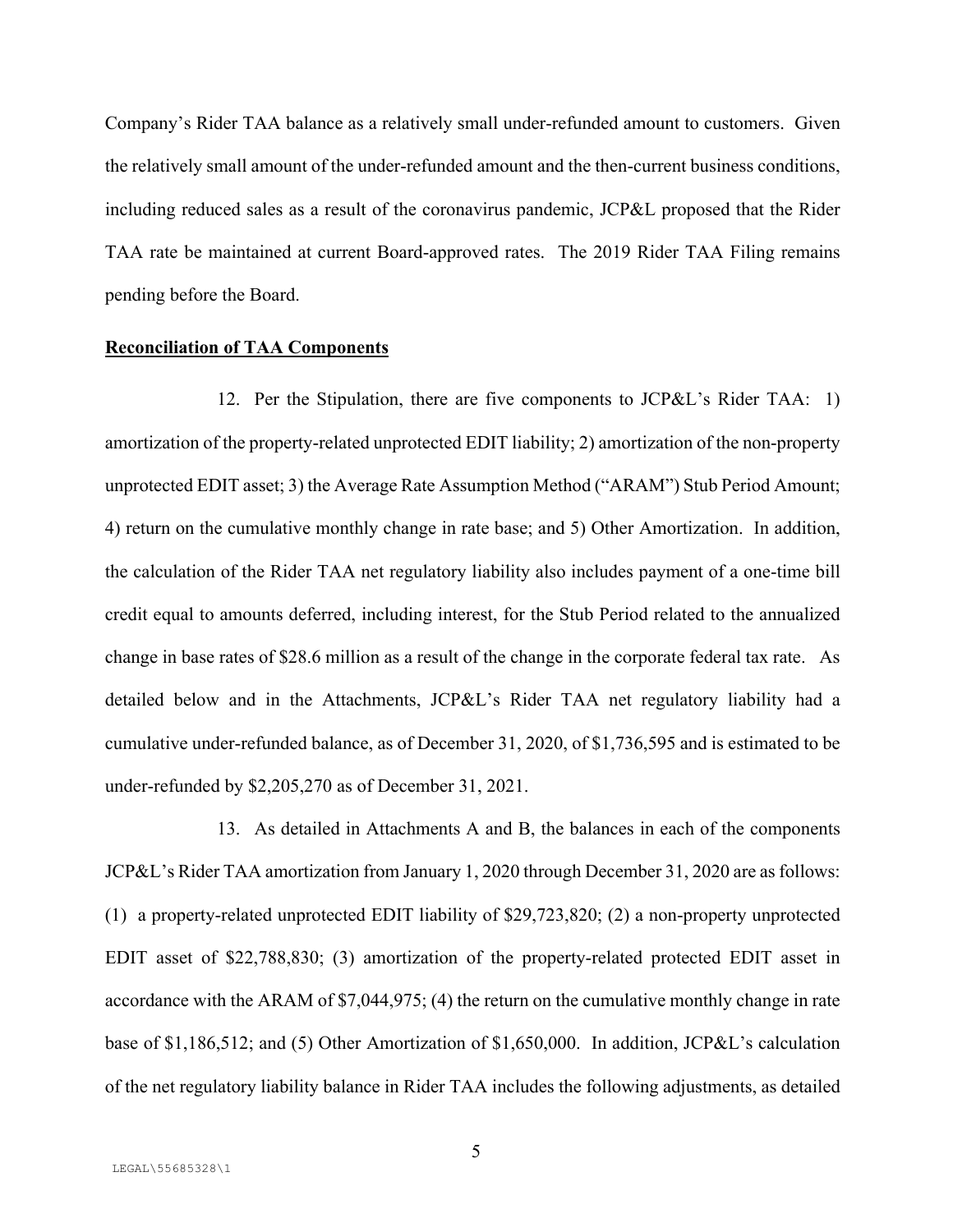in Attachments A and B: (1) amortization of the ARAM Stub Period deferred liability of \$1,833,484, which was attributable to the property-related protected EDIT liability for the period January 1, 2020 through December 31, 2020; (2) an ARAM 2018 return to accrual amortization of \$360,167; and (3) an ARAM 2019 return to accrual amortization of \$52,349.

14. As detailed above and in the Attachments to this Verified Petition, JCP&L's calculation of the net regulatory liability in the Company's Rider TAA balance is a relatively small under-refunded amount to customers. The under-funded amount change is due to the reset of the Return on Change in Rate Base. Rate Base as approved by the BPU in the Company's last base rate case<sup>4</sup> included amortized EDITs through June 30, 2020. Therefore, it was necessary to reset to zero the accumulated return on the change in rate base under Rider TAA, corresponding to this date. Also, the Rate of Return effective January 1, 2021 was modified from 9.16% to 9.34% (on a pre-tax basis), which resulted from the 2020 Base Rate Case. Given the relatively small amount of the under-refunded amount and current business conditions, JCP&L proposes that the Rider TAA rate be maintained at current Board-approved rates.

## **Attachments**

15. Attached hereto and made a part of this Verified Petition are the following

Attachments:

| Summary of Rider TAA Component Balances as of December 31, 2020 |
|-----------------------------------------------------------------|
| (and forecasted data through December 31, 2021)                 |
| Calculation of Rider TAA (Over)/Under Recovery                  |
| Calculation of Rider TAA Rate by Rate Class                     |
|                                                                 |

<sup>4</sup> *I/M/O the Verified Petition of Jersey Central Power & Light Company for Review and Approval of Increases in and Other Adjustments to its Rates and Charges for Electric Service, et al.,* BPU Dkt. No. ER20020146, Order dated October 28, 2020.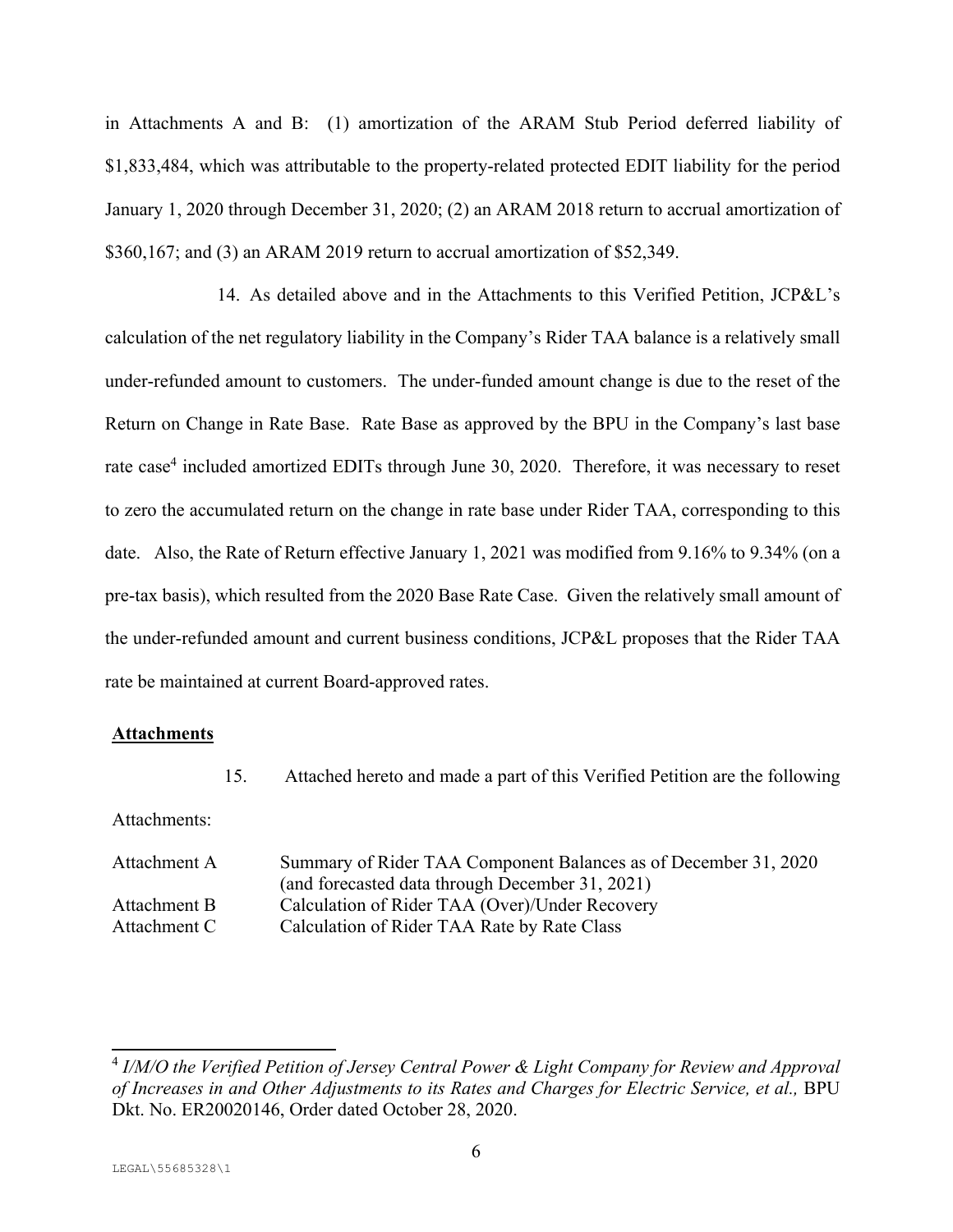## **Public Notice and Service**

16. Because JCP&L is not proposing a rate increase in this filing, the Company does not believe that any public notices need be published or served pursuant to N.J.A.C. 14:1- $5.12(b)1&3$ , (c) and (d), nor is there any requirement for any public hearings in the Company's service area.

## **Service of Petition**

17. Consistent with the Board's March 19, 2020 Order in Docket No. EO20030254, copies of this Verified Petition and of all supporting Attachments thereto have been or will be duly served by electronic mail to the Division of Rate Counsel and the Department of Law & Public Safety, Division of Law. No paper copies will follow.

# **CONCLUSION**

**WHEREFORE,** the Petitioner, Jersey Central Power & Light Company, respectfully requests that the Board issue a final decision and order:

- (1) approving the reasonableness of JCP&L's calculation of its Rider TAA balance as of December 31, 2020;
- (2) approving the maintenance of the Company's Rider TAA charge at the current Board-approved rates set forth in JCP&L's Rider TAA Tariff, Original Sheet No. 66; and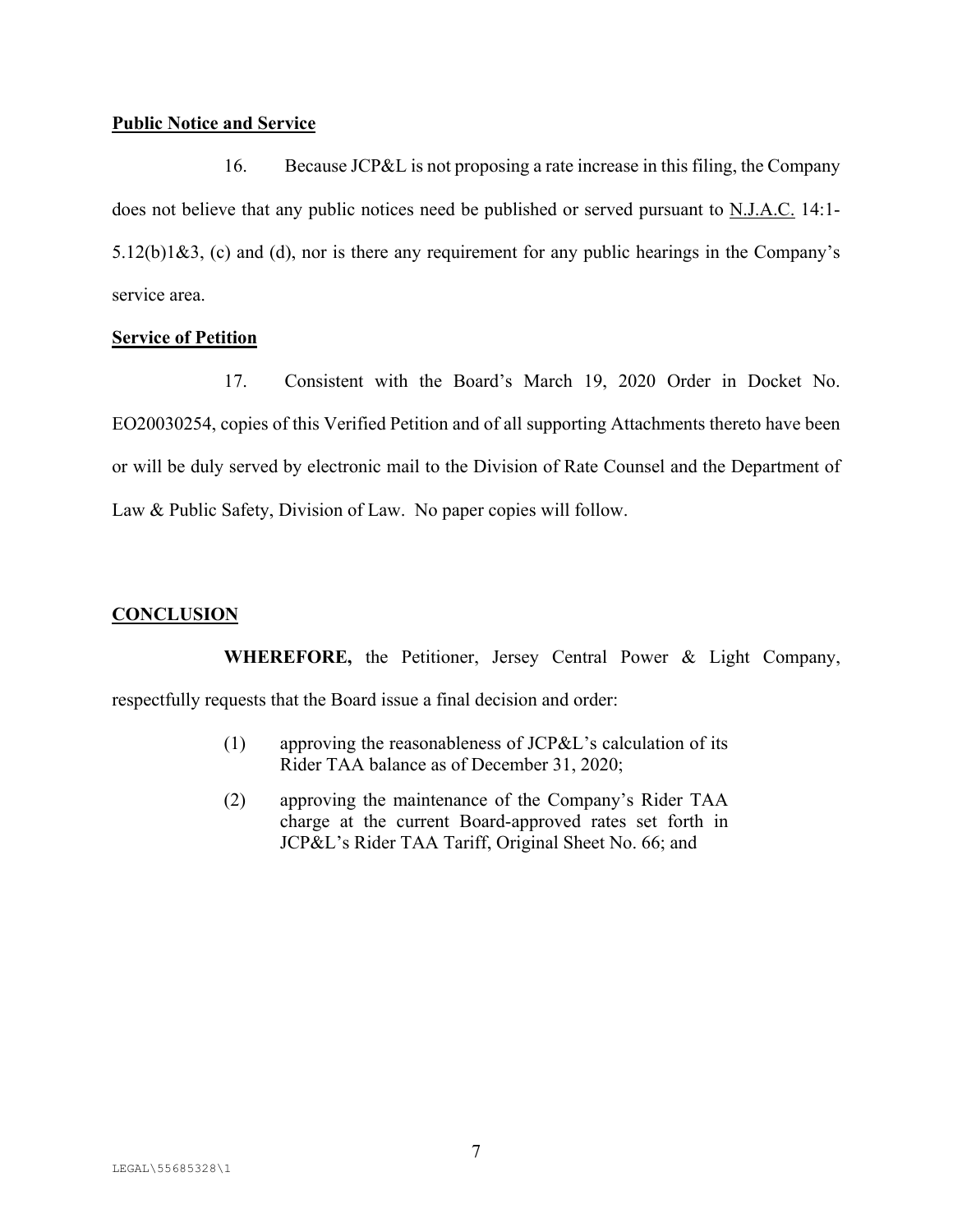(3) granting such other and further relief as the Board shall deem just, lawful and proper.

Respectfully submitted,

 $\cup$ 

Gregory Eisenstark Cozen O'Connor, P.C. Attorneys for Jersey Central Power & Light Company One Gateway Center, Suite 910 Newark, New Jersey 07102

Gost R. Gift

 Joshua R. Eckert FirstEnergy Service Company 300 Madison Ave. Morristown, New Jersey 07962 jeckert@firstenergycorp.com

Dated: December 30, 2021 Counsel for Jersey Central Power & Light Company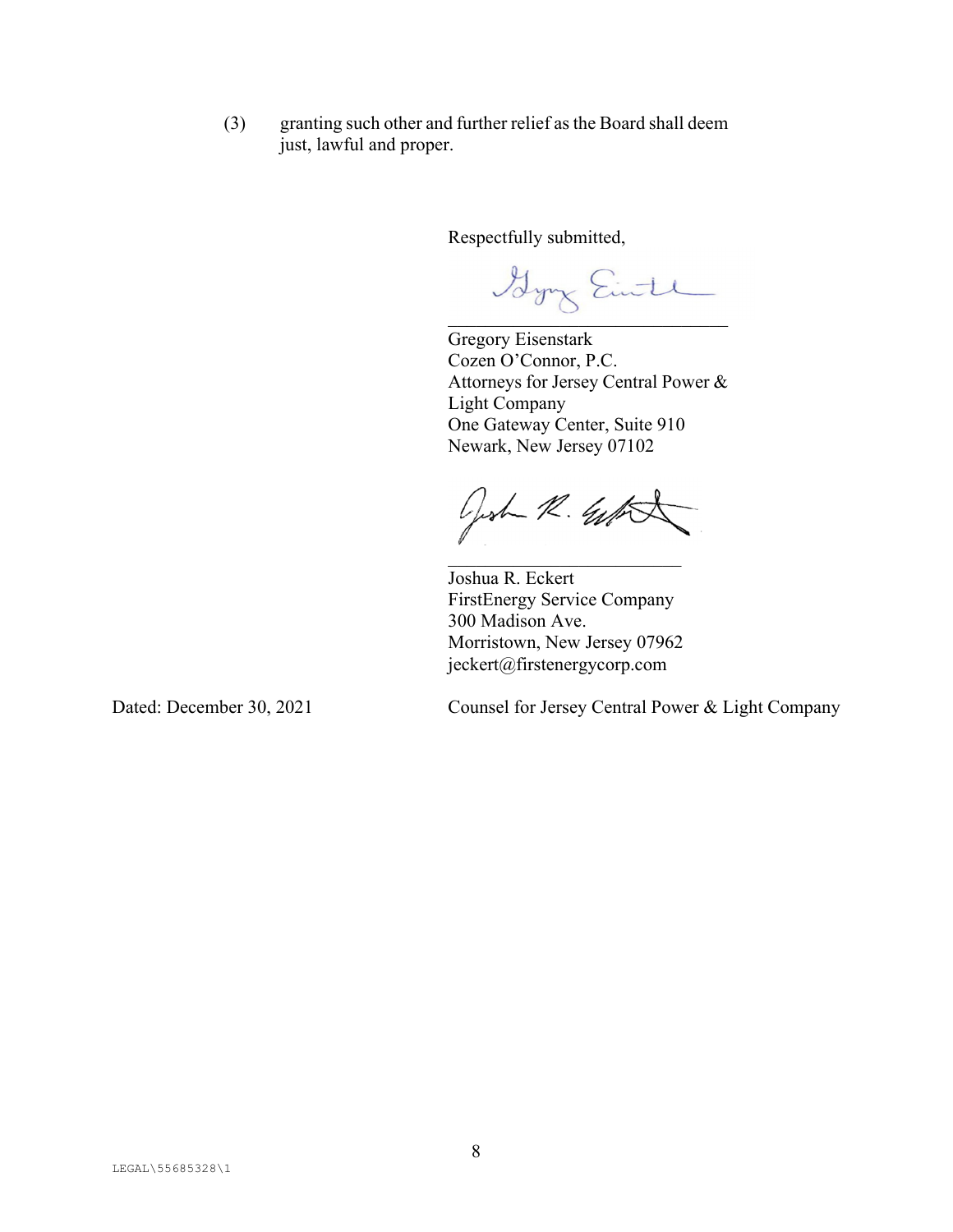# **AFFIDAVIT OF VERIFICATION**

**Mark A. Mader**, being duly sworn upon his oath, deposes and says:

 1. I am Director of Rates and Regulatory Affairs – New Jersey for Jersey Central Power & Light Company ("JCP&L"), the Petitioner named in the foregoing Verified Petition, and I am duly authorized to make this Affidavit of Verification on its behalf.

 2. I have read the contents of the foregoing Verified Petition by JCP&L constituting its annual filing with respect to the Tax Act Adjustment clause of its filed Tariff, and I hereby verify that the statements of fact and other information contained therein are true and correct to the best of my knowledge, information and belief.

Mill Mal

Mark A. Mader

Sworn to and subscribed before me this 30th day of December, 2021.

Gost R. W.

Joshua R. Eckert An Attorney-at-Law licensed to practice in the State of New Jersey Attorney ID: 250992018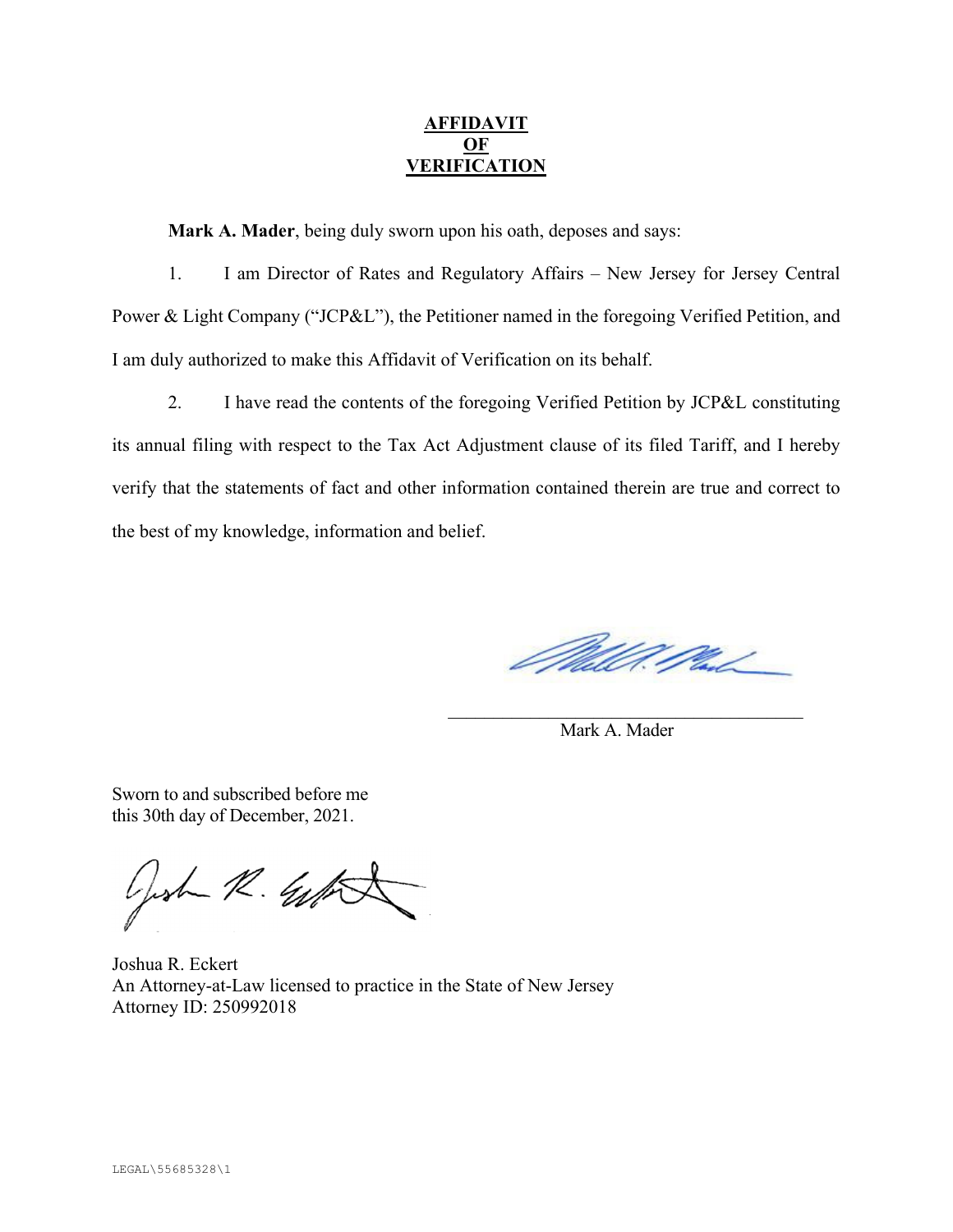## **JERSEY CENTRAL POWER & LIGHT COMPANY Rider TAA ("Tax Act Adjustment") For Tariff Rider Effective June 1, 2022**

| Line |                                                  | Actual<br><b>Year 2019</b> |     | <b>Actual</b><br><b>Year 2020</b> |     | <b>Actual/Forecast</b><br><b>Year 2021</b> | Total as of<br>12/31/2021    | Data Sources Attachment B       |
|------|--------------------------------------------------|----------------------------|-----|-----------------------------------|-----|--------------------------------------------|------------------------------|---------------------------------|
| No.  |                                                  | (1)                        |     | (2)                               |     | (3)                                        | (4)                          |                                 |
|      | <b>Rider TAA</b>                                 |                            |     |                                   |     |                                            |                              |                                 |
|      | Total TAA Revenue Reduction                      | \$<br>10,775,027           | \$. | 5,035,408                         | \$. | 5,088,419                                  | \$<br>20,898,854 Line No. 1  |                                 |
| 2    | One Time Bill Credit (Base Rate Stub Period)     | (7,044,975)                |     |                                   |     |                                            | (7,044,975) Line No. 2       |                                 |
| 3    | <b>ARAM Deferral Amortization</b>                | (1, 153, 321)              |     | (1,833,484)                       |     | (1,833,484)                                | (4,820,289) Line No. 3       |                                 |
| 4    | 2018 Return to Accrual Amortization (RTA)        | (120, 056)                 |     | (360, 167)                        |     | (360, 167)                                 | (840,389) Line No. 4         |                                 |
| 5    | 2019 Return to Accrual Amortization (RTA)        |                            |     | (52, 349)                         |     | (157, 048)                                 | (209,397) Line No. 5         |                                 |
| 6    | <b>Property Related Unprotected Amortization</b> | (18,697,241)               |     | (29, 723, 820)                    |     | (29, 723, 820)                             | (78,144,881) Line Nos. 6 & 7 |                                 |
|      | Non Property Unprotected Amortization            | 14,334,909                 |     | 22,788,830                        |     | 22,788,830                                 | 59,912,569 Line No. 8        |                                 |
| 8    | <b>Other Amortization</b>                        | 1,037,903                  |     | 1,650,000                         |     | 1,650,000                                  | 4,337,903 Line No. 9         |                                 |
| 9    | Return on Change in Rate Base                    | 440,228                    |     | 1,186,512                         |     | 2,078,595                                  | 3,705,336 Line No. 10        |                                 |
|      | 10 (Over)/Under Recovery                         | (427, 525)                 |     | (1,309,070)                       |     | (468, 674)                                 | (2,205,270) Line No. 12      |                                 |
|      |                                                  |                            |     |                                   |     |                                            |                              |                                 |
|      | 11 Total Refundable Rider TAA Balance            | (427, 525)                 |     | (1,309,070)                       |     | (468, 674)                                 | (2,205,270) Line No. 12      |                                 |
|      |                                                  |                            |     |                                   |     |                                            |                              |                                 |
|      | <b>Summary of Tariff Rider TAA:</b>              |                            |     |                                   |     |                                            |                              |                                 |
|      | 12 2019 Actual (Over) Recovery                   | (427, 525)                 |     |                                   |     |                                            | (427,525) Line 12            |                                 |
|      | 13 2020 Actual (Over) Recovery                   |                            |     | (1,309,070)                       |     |                                            | (1,309,070) Line 12          |                                 |
|      | 14 2021 Actual/Forecast Under Recovery           |                            |     |                                   |     | (468, 674)                                 | (468,674) Line 12            |                                 |
| 15   | Total (Over)/Under Recovery Rider TAA Balance    | (427, 525)                 |     | (1,309,070)                       |     | (468, 674)                                 |                              | (2,205,270) Total Lines 12 & 13 |
|      |                                                  |                            |     |                                   |     |                                            |                              |                                 |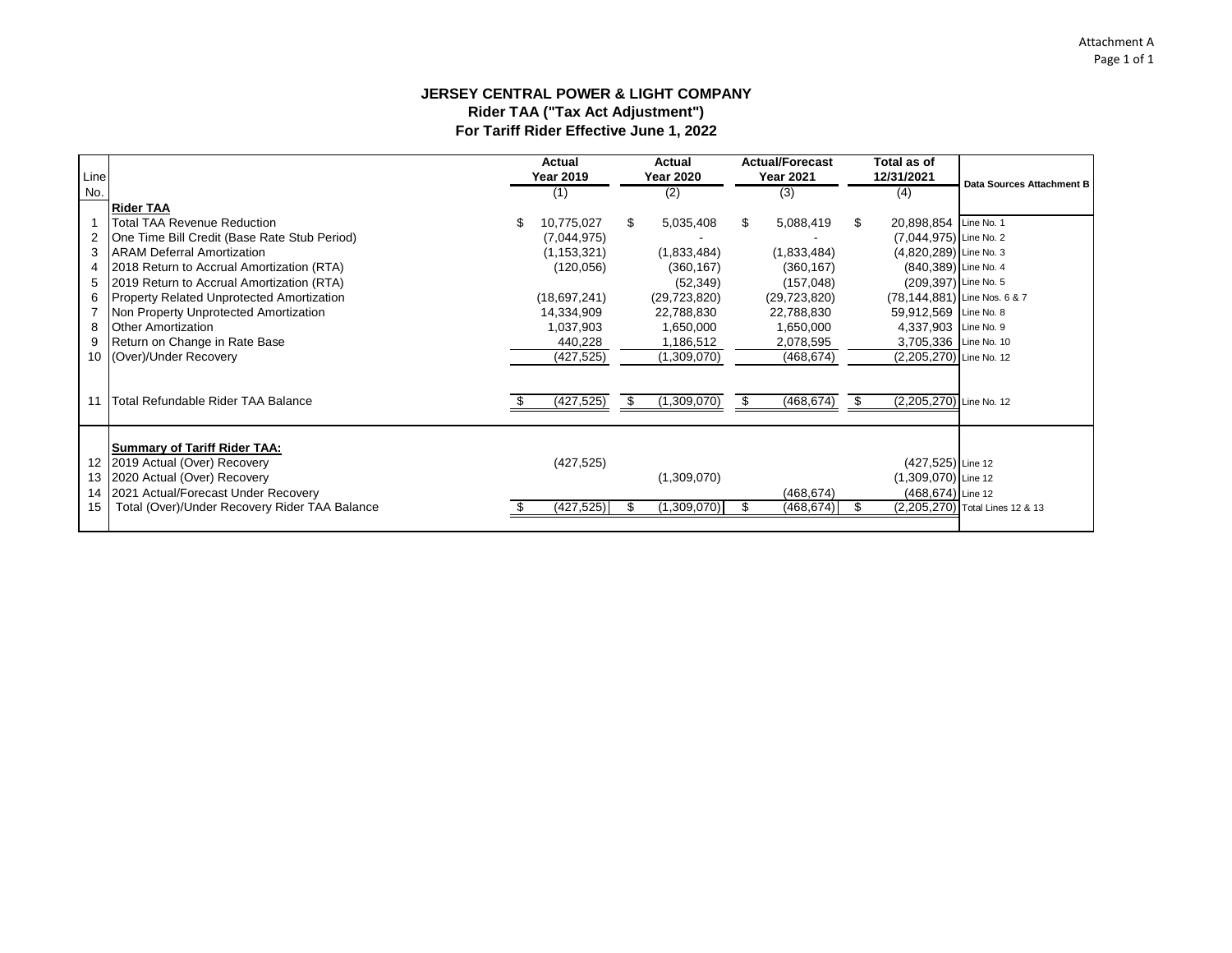| Line<br>No. |                                                       | Amortization<br>Period | <b>ACTUAL</b><br>$May-19$ |      | <b>ACTUAL</b><br><b>Jun-19</b> |      | <b>ACTUAL</b><br><b>Jul-19</b> | <b>ACTUAL</b><br>Aug-19 |      | <b>ACTUAL</b><br>Sep-19 | <b>ACTUAL</b><br><b>Oct-19</b> |      | <b>ACTUAL</b><br><b>Nov-19</b> |      | <b>ACTUAL</b><br>Dec-19          |      | <b>YTD</b><br>2019 |
|-------------|-------------------------------------------------------|------------------------|---------------------------|------|--------------------------------|------|--------------------------------|-------------------------|------|-------------------------|--------------------------------|------|--------------------------------|------|----------------------------------|------|--------------------|
|             | <b>Calculation of Monthly TAA Deferred Cost:</b>      |                        |                           |      |                                |      |                                |                         |      |                         |                                |      |                                |      |                                  |      |                    |
|             | Current Month TAA Accounts Revenue (Tariff Rider TAA) |                        | 647.043                   | -86  | 5.902.340                      | -S   | 974.974 \$                     | 595,993                 | - \$ | 506,936 \$              | 396,870                        | - \$ | 346.616 \$                     |      | 404.257                          | S.   | 10.775.027         |
| 2           | One Time Bill Credit (Base Rate Stub Period)          |                        | (7,044,975)               |      |                                |      |                                |                         |      |                         |                                |      |                                |      |                                  |      | \$ (7,044,975)     |
|             | <b>ARAM Deferral</b>                                  | 5 years                | $(83,788)$ \$             |      | (152,790) \$                   |      | (152,790) \$                   | $(152,790)$ \$          |      | $(152, 790)$ \$         | (152,790) \$                   |      | $(152, 790)$ \$                |      | (152,790)                        | - 95 | ,153,321)          |
|             | ARAM 2018 RTA                                         | 57 months              |                           |      |                                |      |                                |                         |      | $(30,014)$ \$           | $(30,014)$ \$                  |      | $(30,014)$ \$                  |      | $(30,014)$ \$                    |      | (120, 056)         |
|             | ARAM 2019 RTA                                         | 45 months              |                           |      |                                |      |                                |                         |      |                         |                                |      |                                |      |                                  |      |                    |
|             | Property-Related Unprotected Amort                    | 5 years                | 1,516,199)                | - 95 | $(2,764,833)$ \$               |      | (2,764,833)<br>৾ঌ              | (2,764,833)             | \$   | $(2,764,833)$ \$        | (2,764,833)                    | - 56 | (2,764,833)                    | \$   | (2,764,833)                      |      | \$ (20,870,028)    |
|             | Property-Related Unprotected Amort (Excess COR)       | 5 years                | 157,852                   | - 86 | 287.848                        | - \$ | 287.848<br>- \$                | 287.848                 | - SS | 287.848 \$              | 287.848                        | - 35 | 287.848                        | - SS | 287.848                          |      | 2,172,786          |
|             | Non-Property Unprotected Amort                        | 5 years                | 1.041.425                 | - 55 | .899.069                       |      | .899,069<br>- 35               | 899,069. ا              | - 7  | 1,899,069               | 899,069,                       | - 35 | 899,069 ا                      | - 95 | 1,899,069                        |      | 14,334,909         |
|             | Other Amortization                                    | 5 years                | 75,403                    | - 86 | 137,500                        | - \$ | 137,500<br>- \$                | 137,500 \$              |      | 137,500 \$              | 137,500                        | - 55 | 137,500                        | - \$ | 137,500                          |      | ,037,903           |
| 10          | Return on Change in Rate Base                         |                        | 7.454                     |      | 21.047                         | - SS | 34,639<br>- SS                 | 48,232                  |      | 61.825                  | 75.418                         | - 55 | 89,010                         | - \$ | 102.603                          |      | 440,228            |
| 11          | <b>Total Balance/Expense Credit</b>                   |                        | 7,362,828) \$             |      | (572,159) \$                   |      | $(558, 567)$ \$                | $(544, 974)$ \$         |      | $(561, 395)$ \$         | (547,802)                      |      | $(534, 210)$ \$                |      | $(520, 617)$ \$ $(11, 202, 552)$ |      |                    |
|             |                                                       |                        |                           |      |                                |      |                                |                         |      |                         |                                |      |                                |      |                                  |      |                    |
|             | Amount (Over)/Under Recovered                         |                        | (6.715.785)               | - 35 | 5,330,180                      | £.   | .416,407<br>-\$                | 51,019                  | - 35 | $(54, 459)$ \$          | (150,933)                      | - 35 | $(187,594)$ \$                 |      | $(116,360)$ \$                   |      | (427, 525)         |
|             |                                                       |                        |                           |      |                                |      |                                |                         |      |                         |                                |      |                                |      |                                  |      |                    |
| 13          | Cumulative (Over)/Under Recovered                     |                        | (6.715.785)               |      | 1,385,605)                     | - 85 | 30,802<br>- 35                 | 81,821                  |      | 27,362                  | (123, 571)                     | - 35 | (311.165)                      | .ზ   | (427, 525)                       |      | (427, 525)         |

 $\sim$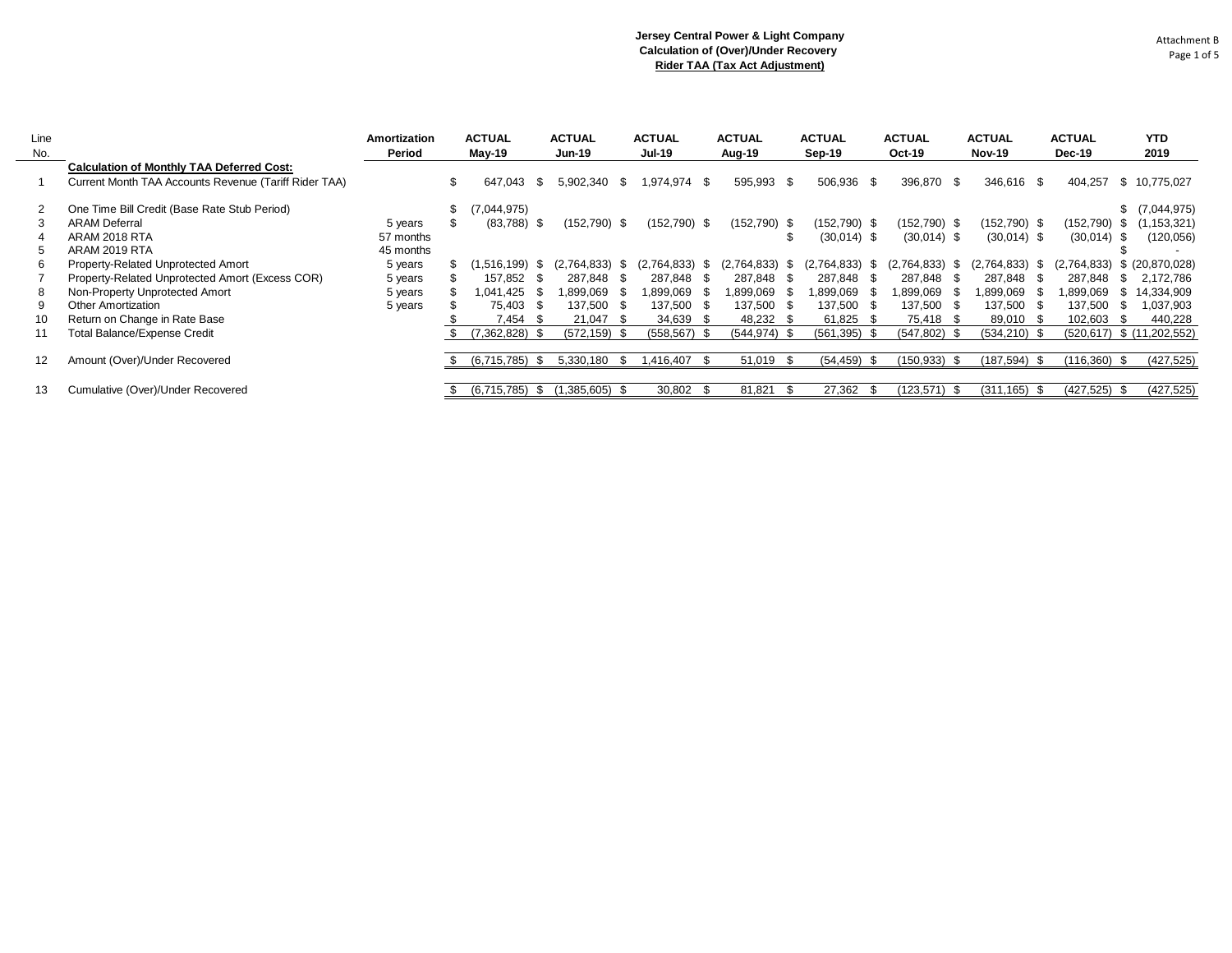\$ (512,600) \$ (613,913) \$ (712,911) \$ (824,007) \$ (938,406) \$ (974,068) \$ (1,057,773)

| Line<br>No. |                                                       |    | <b>ACTUAL</b><br>Jan-20 |      | <b>ACTUAL</b><br>Feb-20 |  | <b>ACTUAL</b><br>Mar-20 |      | <b>ACTUAL</b><br>Apr-20 |     | <b>ACTUAL</b><br>$May-20$ | <b>ACTUAL</b><br><b>Jun-20</b> |                |      | <b>ACTUAL</b><br><b>Jul-20</b> |
|-------------|-------------------------------------------------------|----|-------------------------|------|-------------------------|--|-------------------------|------|-------------------------|-----|---------------------------|--------------------------------|----------------|------|--------------------------------|
|             | <b>Calculation of Monthly TAA Deferred Cost:</b>      |    |                         |      |                         |  |                         |      |                         |     |                           |                                |                |      |                                |
|             | Current Month TAA Accounts Revenue (Tariff Rider TAA) | \$ | 421,949 \$              |      | 392.119 \$              |  | 380,841                 | \$.  | 355,151                 | \$  | 338,254 \$                |                                | 403,398        | \$.  | 525,922                        |
|             | One Time Bill Credit (Base Rate Stub Period)          |    |                         |      |                         |  |                         |      |                         |     |                           |                                |                |      |                                |
| 3           | <b>ARAM Deferral</b>                                  |    | $(152,790)$ \$          |      | $(152, 790)$ \$         |  | $(152, 790)$ \$         |      | $(152,790)$ \$          |     | $(152,790)$ \$            |                                | $(152,790)$ \$ |      | (152,790)                      |
| 4           | ARAM 2018 RTA                                         |    | $(30,014)$ \$           |      | $(30,014)$ \$           |  | $(30,014)$ \$           |      | $(30,014)$ \$           |     | $(30,014)$ \$             |                                | $(30,014)$ \$  |      | (30,014)                       |
| 5.          | ARAM 2019 RTA                                         |    |                         |      |                         |  |                         |      |                         |     |                           |                                |                |      |                                |
| 6           | Property-Related Unprotected Amort                    |    | $(2,764,833)$ \$        |      | $(2,764,833)$ \$        |  | (2,764,833)             | - \$ | $(2,764,833)$ \$        |     | $(2,764,833)$ \$          |                                | (2,764,833)    | - \$ | (2,764,833)                    |
|             | Property-Related Unprotected Amort (Excess COR)       |    | 287.848                 | - \$ | 287.848 \$              |  | 287.848                 | - \$ | 287.848                 | -SS | 287.848                   | - S                            | 287.848        |      | 287,848                        |
| 8           | Non-Property Unprotected Amort                        |    | 1,899,069               |      | 1,899,069               |  | 1,899,069               | - \$ | ,899,069                |     | 1,899,069                 | - SS                           | 899,069. ا     | S.   | 1,899,069                      |
| 9           | Other Amortization                                    |    | 137.500                 | - \$ | 137.500 \$              |  | 137.500                 | - S  | 137,500                 | -SS | 137.500 \$                |                                | 137.500        | - 95 | 137,500                        |
| 10          | Return on Change in Rate Base                         |    | 116.196                 | - \$ | 129.788 \$              |  | 143.381                 | - \$ | 156.974                 | S.  | 170.567                   | - SS                           | 184,159        | - \$ | 13,593                         |
| 11          | <b>Total Balance/Expense Credit</b>                   |    | $(507, 024)$ \$         |      | $(493, 432)$ \$         |  | $(479, 839)$ \$         |      | $(466, 246)$ \$         |     | $(452, 653)$ \$           |                                | (439,061)      | - \$ | (609, 627)                     |
| 12          | Amount (Over)/Under Recovered                         |    | $(85,075)$ \$           |      | $(101, 313)$ \$         |  | $(98,998)$ \$           |      | $(111,096)$ \$          |     | $(114, 399)$ \$           |                                | (35,662)       | - \$ | (83,705)                       |

13 Cumulative (Over)/Under Recovered

Attachment B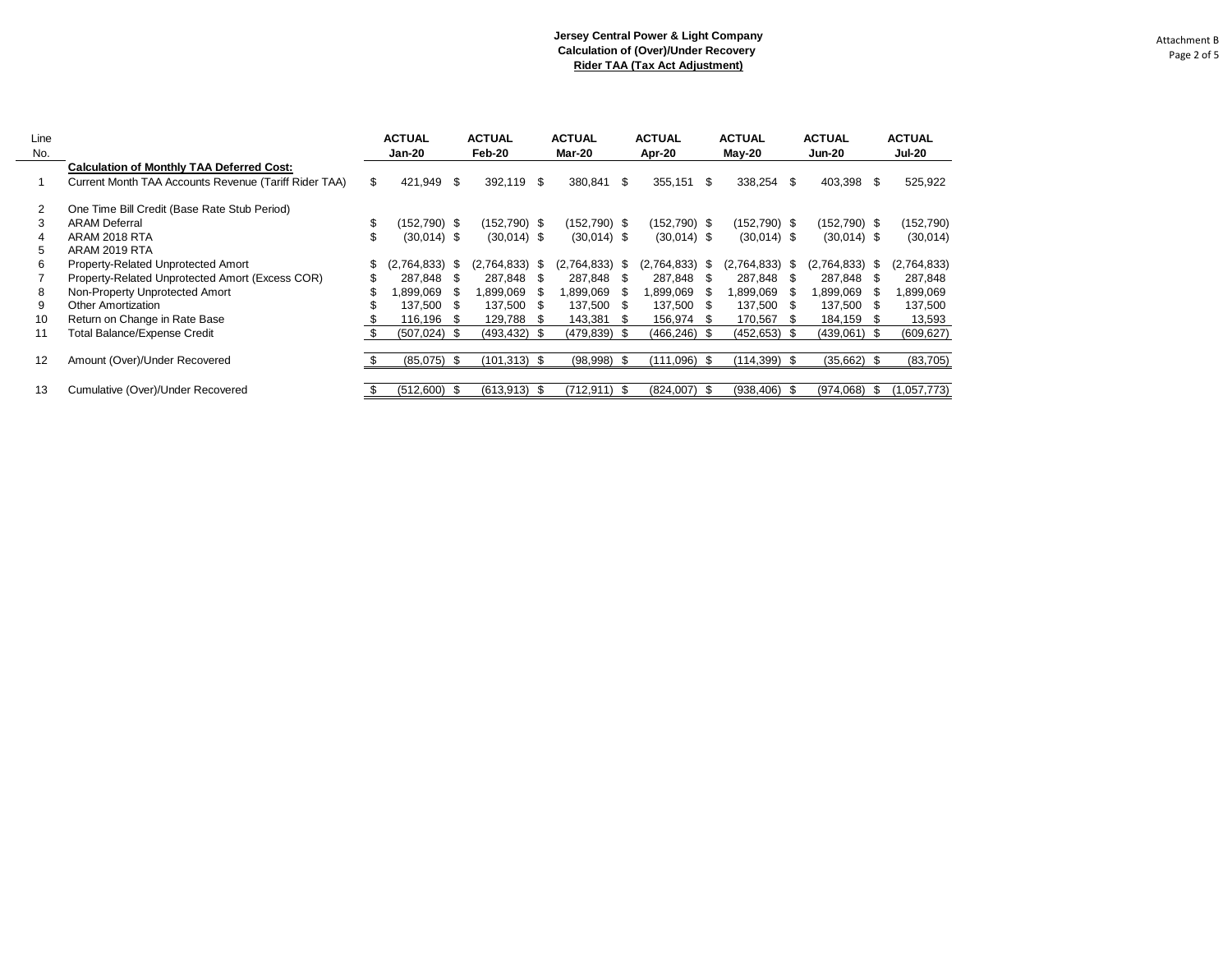| Line<br>No.    |                                                       |    | <b>ACTUAL</b><br>Aug-20 |   | <b>ACTUAL</b><br>Sep-20 |      | <b>ACTUAL</b><br><b>Oct-20</b> |    | <b>ACTUAL</b><br><b>Nov-20</b> |      | <b>ACTUAL</b><br>Dec-20 |     | <b>YTD</b><br>2020 |
|----------------|-------------------------------------------------------|----|-------------------------|---|-------------------------|------|--------------------------------|----|--------------------------------|------|-------------------------|-----|--------------------|
|                | <b>Calculation of Monthly TAA Deferred Cost:</b>      |    |                         |   |                         |      |                                |    |                                |      |                         |     |                    |
|                | Current Month TAA Accounts Revenue (Tariff Rider TAA) | \$ | 596,975                 | S | 525,073                 | \$.  | 376,568 \$                     |    | 338,664                        | S    | 380,493                 | S   | 5,035,408          |
| $\overline{2}$ | One Time Bill Credit (Base Rate Stub Period)          |    |                         |   |                         |      |                                |    |                                |      |                         |     |                    |
| 3              | <b>ARAM Deferral</b>                                  | \$ | (152,790) \$            |   | $(152, 790)$ \$         |      | (152,790) \$                   |    | $(152, 790)$ \$                |      | $(152, 790)$ \$         |     | (1,833,484)        |
| 4              | ARAM 2018 RTA                                         | \$ | $(30,014)$ \$           |   | $(30,014)$ \$           |      | $(30,014)$ \$                  |    | $(30,014)$ \$                  |      | $(30,014)$ \$           |     | (360, 167)         |
| 5              | ARAM 2019 RTA                                         |    |                         |   | $(13,087)$ \$           |      | $(13,087)$ \$                  |    | $(13,087)$ \$                  |      | $(13,087)$ \$           |     | (52, 349)          |
| 6              | Property-Related Unprotected Amort                    | \$ | (2,764,833)             |   | (2,764,833)             | S    | (2,764,833)                    | -S | $(2,764,833)$ \$               |      | (2,764,833)             | \$  | (33, 177, 993)     |
|                | Property-Related Unprotected Amort (Excess COR)       |    | 287.848                 | S | 287.848                 | S    | 287.848                        | S  | 287.848                        | - \$ | 287.848                 |     | 3,454,173          |
| 8              | Non-Property Unprotected Amort                        | S  | .899.069                | S | 1.899.069               | -SS  | 1.899.069                      | æ. | 1,899,069                      | S.   | 1,899,069               |     | 22,788,830         |
| 9              | <b>Other Amortization</b>                             |    | 137,500                 | S | 137,500                 | S    | 137,500                        | S. | 137,500                        | - \$ | 137,500                 | S   | 1,650,000          |
| 10             | Return on Change in Rate Base                         |    | 27,185                  | S | 40,778                  | - S  | 54,371                         | S. | 67,964                         | - 5  | 81,556                  |     | 1,186,512          |
| 11             | Total Balance/Expense Credit                          |    | $(596, 035)$ \$         |   | (595, 529)              | - \$ | $(581, 937)$ \$                |    | $(568, 344)$ \$                |      | (554,751)               | S   | (6,344,478)        |
|                |                                                       |    |                         |   |                         |      |                                |    |                                |      |                         |     |                    |
| 12             | Amount (Over)/Under Recovered                         |    | 940                     |   | (70, 456)               | - \$ | (205, 368)                     | \$ | (229, 680)                     | -\$  | (174, 258)              | \$. | (1,309,070)        |
|                |                                                       |    |                         |   |                         |      |                                |    |                                |      |                         |     |                    |
| 13             | Cumulative (Over)/Under Recovered                     | S  | (1,056,833)             | Ж | (1,127,289)             | - 5  | (1,332,657)                    | æ. | (1, 562, 337)                  | S    | (1,736,595)             | æ.  | (1,736,595)        |

 $\sim$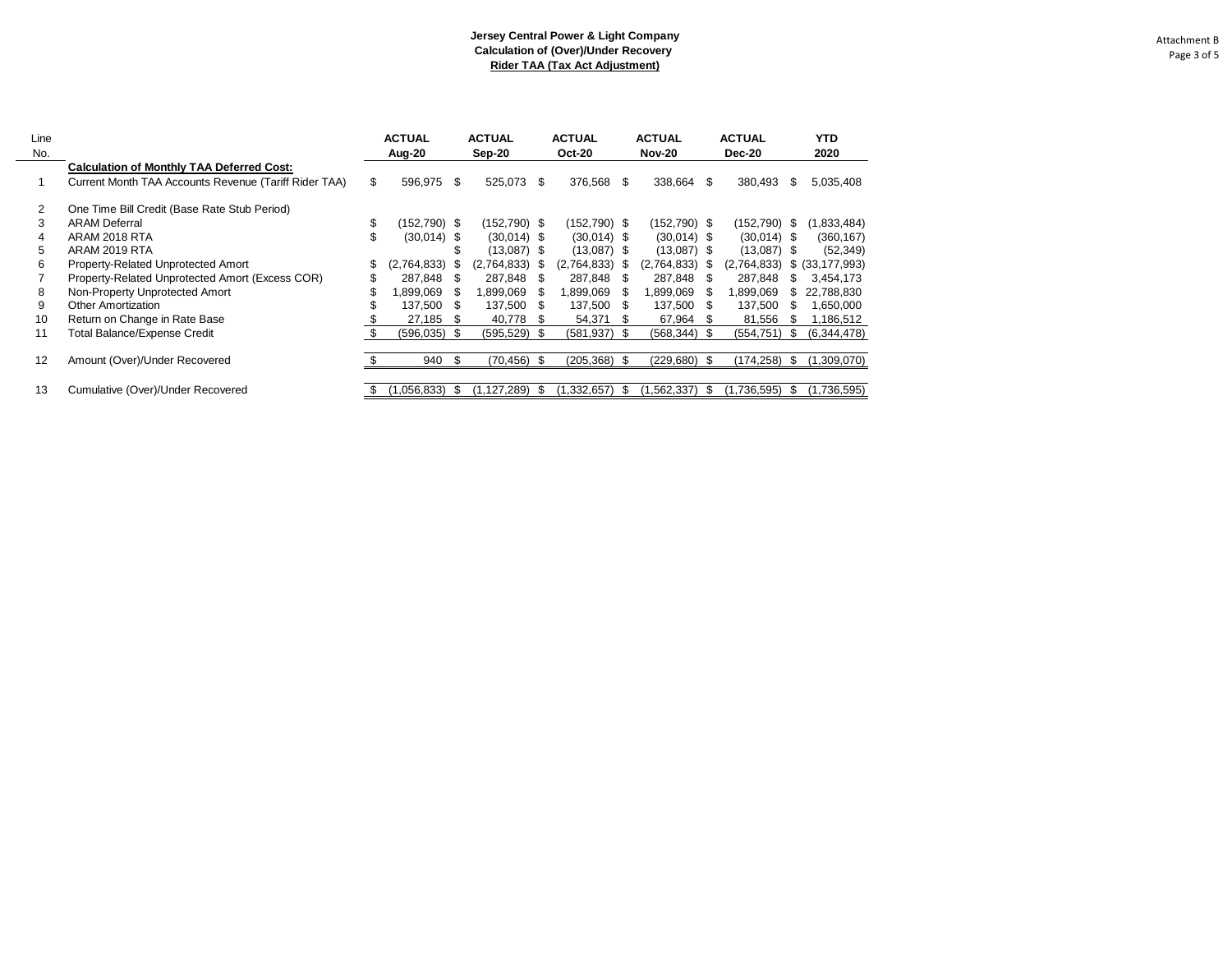| Attachment B |  |
|--------------|--|
| Page 4 of 5  |  |

| Line<br>No. |                                                       | <b>ACTUAL</b><br>Jan-21 |      | <b>ACTUAL</b><br>Feb-21 |      | <b>ACTUAL</b><br><b>Mar-21</b> |      | <b>ACTUAL</b><br>Apr-21 |      | <b>ACTUAL</b><br>$May-21$ |      | <b>ACTUAL</b><br><b>Jun-21</b> |      | <b>ACTUAL</b><br><b>Jul-21</b> |
|-------------|-------------------------------------------------------|-------------------------|------|-------------------------|------|--------------------------------|------|-------------------------|------|---------------------------|------|--------------------------------|------|--------------------------------|
|             | <b>Calculation of Monthly TAA Deferred Cost:</b>      |                         |      |                         |      |                                |      |                         |      |                           |      |                                |      |                                |
|             | Current Month TAA Accounts Revenue (Tariff Rider TAA) | \$<br>438,364           | - \$ | 421,600                 | \$   | 406,855                        | - \$ | 373,445 \$              |      | 336,563                   | - \$ | 391,244                        | \$   | 503,017                        |
| 2           | One Time Bill Credit (Base Rate Stub Period)          |                         |      |                         |      |                                |      |                         |      |                           |      |                                |      |                                |
| 3           | <b>ARAM Deferral</b>                                  | (152,790) \$            |      | (152,790) \$            |      | (152,790) \$                   |      | $(152, 790)$ \$         |      | (152,790) \$              |      | $(152, 790)$ \$                |      | (152,790)                      |
| 4           | ARAM 2018 RTA                                         | $(30,014)$ \$           |      | $(30,014)$ \$           |      | $(30,014)$ \$                  |      | $(30,014)$ \$           |      | $(30,014)$ \$             |      | $(30,014)$ \$                  |      | (30, 014)                      |
| 5           | ARAM 2019 RTA                                         | (13,087) \$             |      | $(13,087)$ \$           |      | $(13,087)$ \$                  |      | $(13,087)$ \$           |      | (13,087) \$               |      | $(13,087)$ \$                  |      | (13,087)                       |
| 6           | Property-Related Unprotected Amort                    | (2,764,833)             | - S  | (2,764,833)             | - 56 | (2,764,833)                    | - 35 | (2,764,833) \$          |      | (2,764,833)               | - S  | (2,764,833)                    | - 56 | (2,764,833)                    |
|             | Property-Related Unprotected Amort (Excess COR)       | 287.848                 | - SS | 287.848                 | - 5  | 287,848                        | - 5  | 287.848 \$              |      | 287,848                   | - 36 | 287,848                        | - 5  | 287,848                        |
| 8           | Non-Property Unprotected Amort                        | .899,069                | - \$ | ,899,069                | S.   | ,899,069                       |      | 899,069. ا              | - 35 | 899,069. ا                | - SS | ,899,069                       | S    | ,899,069                       |
| 9           | <b>Other Amortization</b>                             | 137,500                 | - \$ | 137,500                 | - \$ | 137,500                        | - 35 | 137,500                 | - \$ | 137,500                   | - SS | 137,500                        | S    | 137,500                        |
| 10          | Return on Change in Rate Base                         | 97,001                  |      | 110,858                 | - 56 | 124.716                        |      | 138,573                 | S.   | 152,430                   |      | 166,288                        | \$.  | 180,145                        |
| 11          | <b>Total Balance/Expense Credit</b>                   | $(539,306)$ \$          |      | $(525, 449)$ \$         |      | $(511, 592)$ \$                |      | (497,734) \$            |      | $(483, 877)$ \$           |      | $(470, 020)$ \$                |      | (456, 162)                     |
| 12          | Amount (Over)/Under Recovered                         | (100, 942)              | - \$ | (103, 849)              | -\$  | (104, 737)                     |      | (124,289)               | - \$ | (147,314)                 |      | (78, 775)                      | -\$  | 46,854                         |
| 13          | Cumulative (Over)/Under Recovered                     | (1, 837, 537)           | -S   | 941,387)                | \$   | (2,046,124)                    | - \$ | (2, 170, 413)           | - \$ | (2.317.727)               | \$.  | (2,396,503)                    | \$   | (2,349,648)                    |

 $\overline{\phantom{0}}$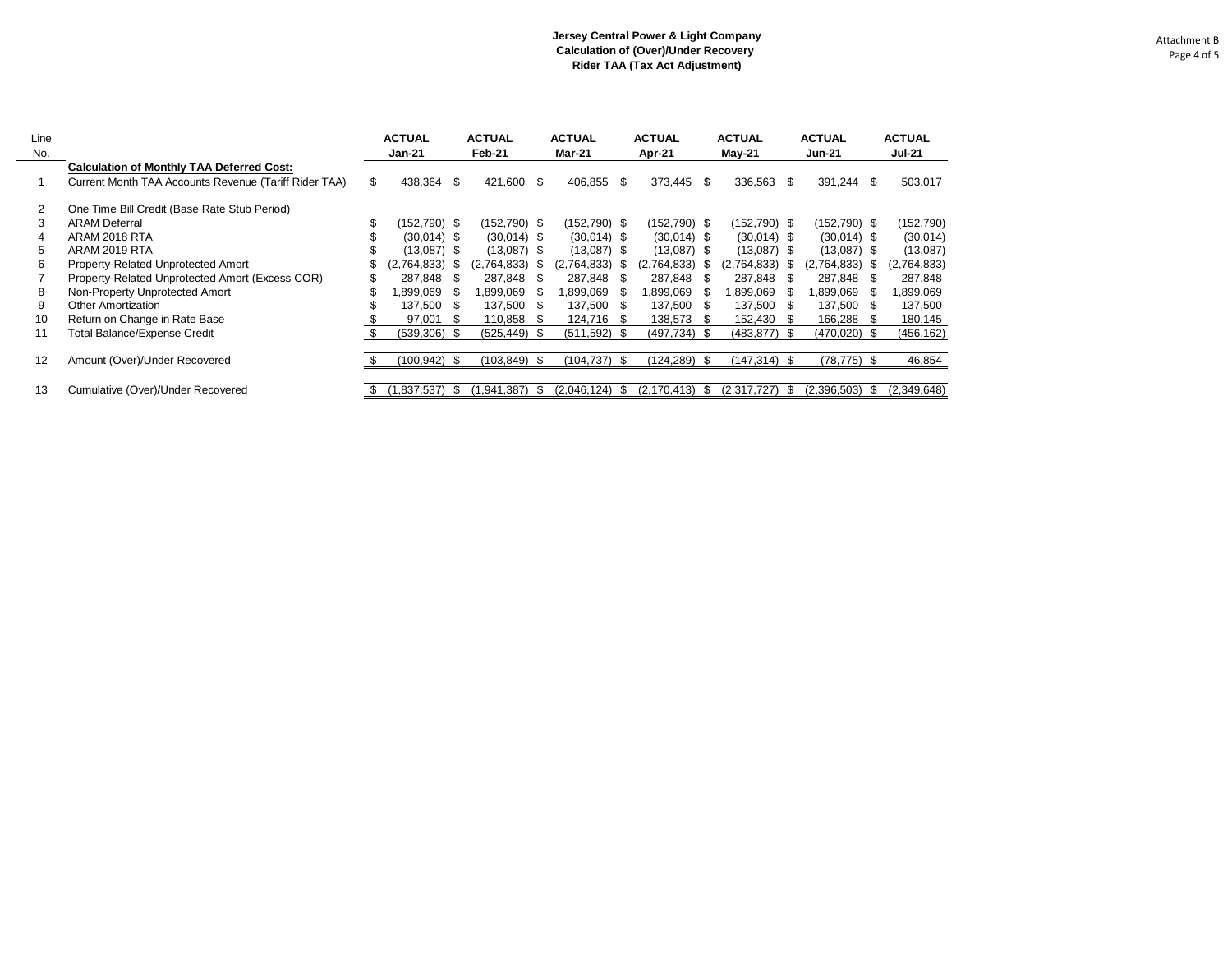| Line<br>No. |                                                       |    | <b>ACTUAL</b><br>Aug-21 |      | <b>ACTUAL</b><br><b>Sep-21</b> |      | <b>ACTUAL</b><br><b>Oct-21</b> |      | <b>ACTUAL</b><br><b>Nov-21</b> |      | <b>FORECAST</b><br><b>Dec-21</b> |      | <b>YTD</b><br>2021 |     | Total<br>2019-2021 |
|-------------|-------------------------------------------------------|----|-------------------------|------|--------------------------------|------|--------------------------------|------|--------------------------------|------|----------------------------------|------|--------------------|-----|--------------------|
|             | <b>Calculation of Monthly TAA Deferred Cost:</b>      |    |                         |      |                                |      |                                |      |                                |      |                                  |      |                    |     |                    |
|             | Current Month TAA Accounts Revenue (Tariff Rider TAA) | \$ | 546.314                 | -\$  | 522,740 \$                     |      | 393,759                        | - \$ | 333,225                        | \$   | 421,293                          | S    | 5,088,419          | S   | 20,898,854         |
| 2           | One Time Bill Credit (Base Rate Stub Period)          |    |                         |      |                                |      |                                |      |                                |      |                                  |      |                    |     | (7,044,975)        |
| 3           | <b>ARAM Deferral</b>                                  | \$ | $(152,790)$ \$          |      | (152,790) \$                   |      | $(152, 790)$ \$                |      | (152,790) \$                   |      | (152,790)                        | S    | $(1,833,484)$ \$   |     | (4,820,289)        |
| 4           | ARAM 2018 RTA                                         |    | $(30,014)$ \$           |      | $(30,014)$ \$                  |      | $(30,014)$ \$                  |      | $(30,014)$ \$                  |      | $(30,014)$ \$                    |      | $(360, 167)$ \$    |     | (840, 389)         |
| 5           | ARAM 2019 RTA                                         |    | $(13,087)$ \$           |      | $(13,087)$ \$                  |      | $(13,087)$ \$                  |      | $(13,087)$ \$                  |      | (13,087)                         | - \$ | $(157,048)$ \$     |     | (209, 397)         |
| 6           | Property-Related Unprotected Amort                    |    | (2,764,833)             | S    | $(2,764,833)$ \$               |      | (2,764,833)                    | - SS | (2,764,833)                    | - \$ | (2,764,833)                      |      | \$ (33, 177, 993)  | - 5 | (87, 226, 013)     |
|             | Property-Related Unprotected Amort (Excess COR)       |    | 287.848                 | -S   | 287.848                        | - 35 | 287,848                        | - \$ | 287,848                        | - 95 | 287.848                          | S    | 3,454,173          |     | 9,081,133          |
| 8           | Non-Property Unprotected Amort                        | S  | ,899,069                | S    | 899,069. ا                     |      | 899,069.                       | - SS | 899,069. ا                     | S.   | ,899,069                         | Ж.   | 22,788,830         |     | 59,912,569         |
| 9           | <b>Other Amortization</b>                             |    | 137,500                 | S    | 137,500                        | - 35 | 137,500                        | - \$ | 137,500                        | - 95 | 137,500                          | ж,   | 1,650,000          |     | 4,337,903          |
| 10          | Return on Change in Rate Base                         |    | 194,002                 | - S  | 207,860                        |      | 221,717                        | - S  | 235,574                        |      | 249,431                          | -95  | 2,078,595          |     | 3,705,336          |
| 11          | <b>Total Balance/Expense Credit</b>                   |    | (442, 305)              | - \$ | $(428, 448)$ \$                |      | $(414,591)$ \$                 |      | $(400, 733)$ \$                |      | (386, 876)                       | S    | (5,557,093)        | -S  | (23, 104, 124)     |
| 12          | Amount (Over)/Under Recovered                         |    | 104,009                 |      | 94,292                         |      | $(20, 831)$ \$                 |      | (67, 508)                      | - \$ | 34,417                           | ж.   | (468,674)          |     | (2,205,270)        |
| 13          | Cumulative (Over)/Under Recovered                     | S  | (2,245,639)             | S    | (2, 151, 347)                  | . \$ | (2, 172, 178)                  | - 35 | (2,239,687)                    | S    | (2,205,270)                      | S    | (2.205.270)        |     | (2,205,270)        |